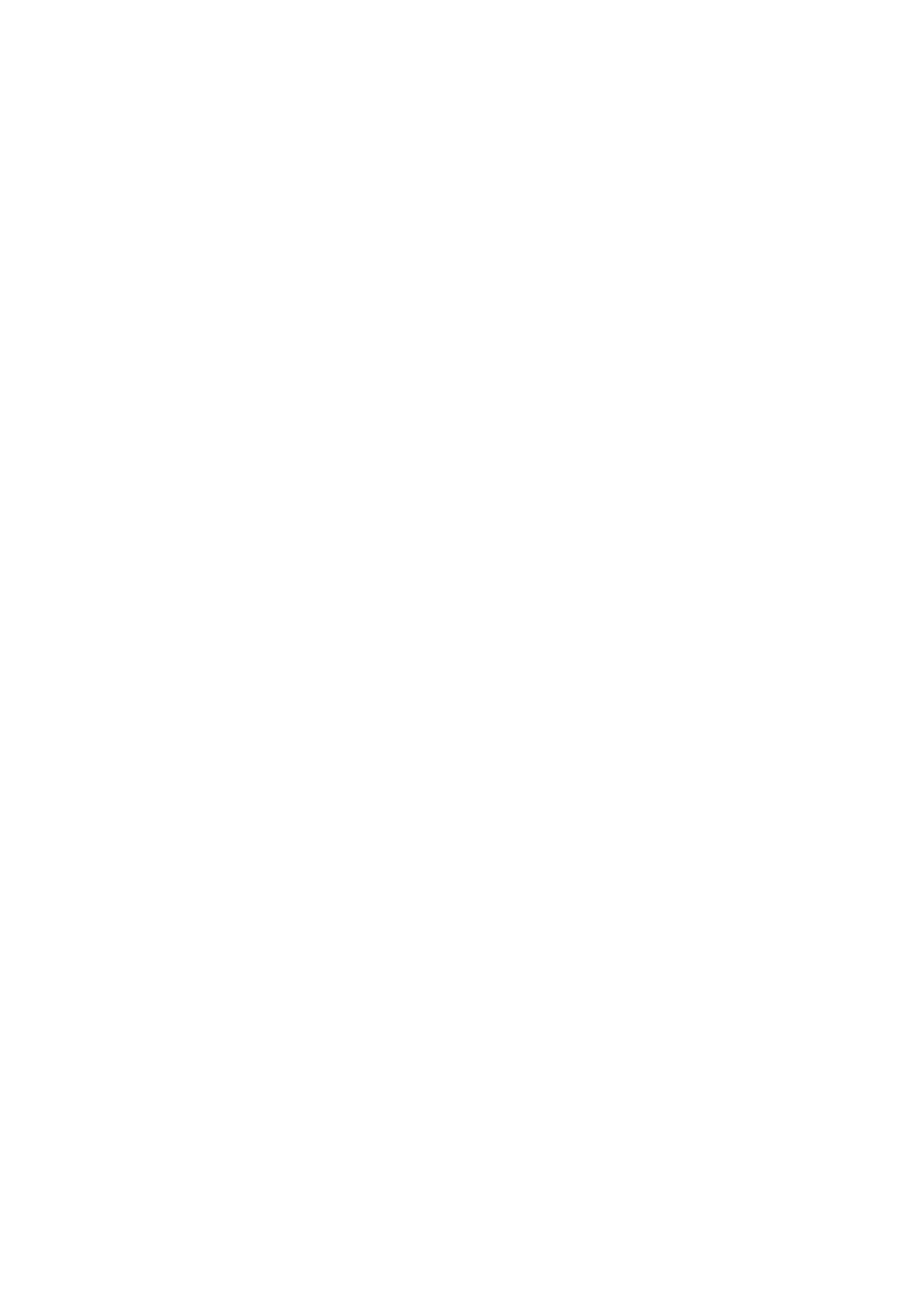In the Name of God

# Quarterly Journal of Applied Theories of Economics

University of Tabriz Faculty of Economics, Management and Business

Vol. 4, No. 3, **Autumn** 2017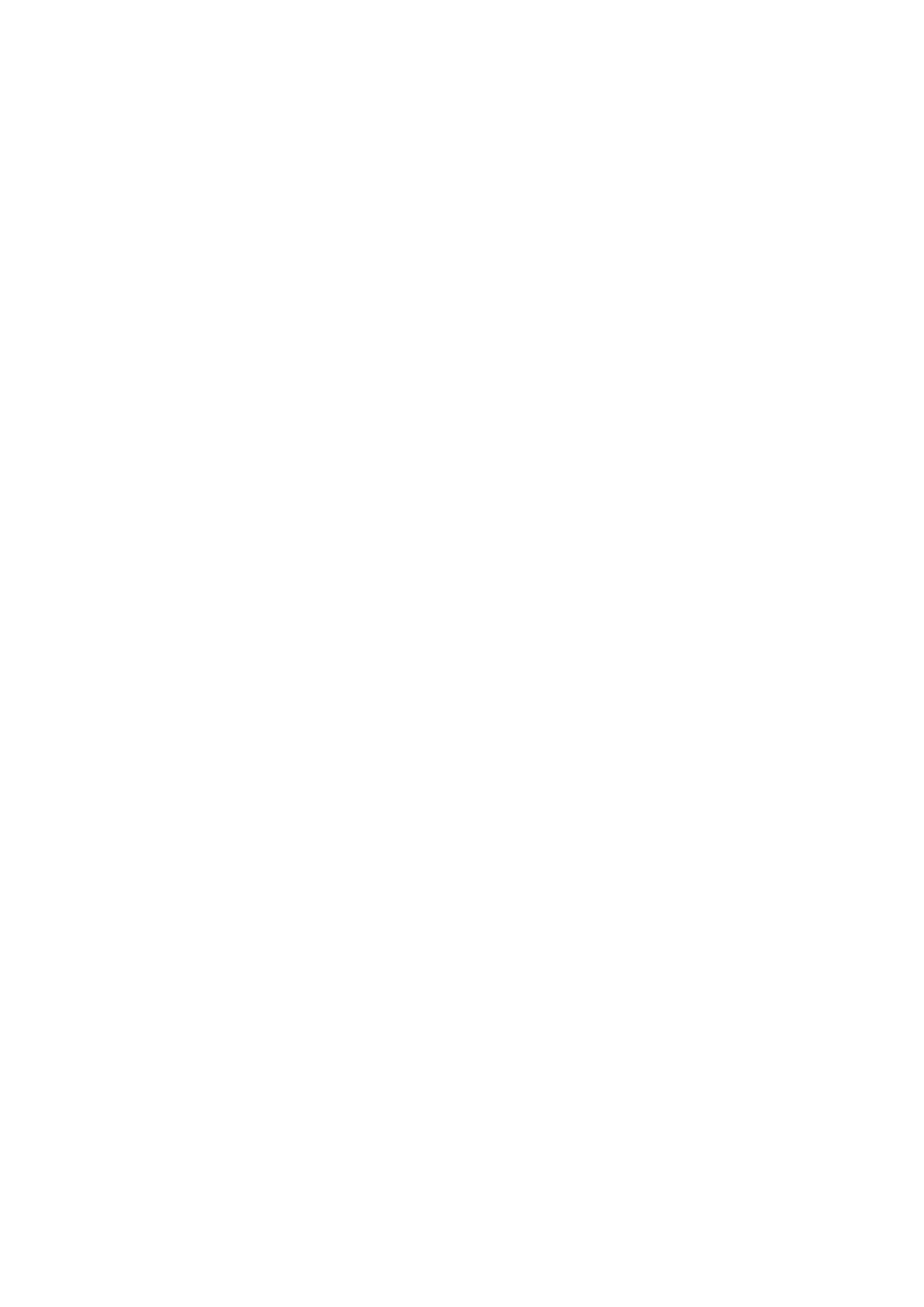# **Quarterly Journal of Applied Theories of Economics**

**Proprietor:** University of Tabriz

**Managing Director:** Hossein Panahi, Associate Professor, University of Tabriz

**Editor in Chief:** Mohammad Ali Motafakker Azad, Professor, University of Tabriz

**Internal Director:** 

Mohsen Pourebadollahan Covich, Associate Professor, University of Tabriz

**Executive Director:** Sakineh Sojoodi

#### **Editorial Board:**

Ahmad Asadzadeh, Associate Professor, University of Tabriz Karim Eslamloueyan, Associate Professor, Shiraz University Ali Asghar Banouei, Associate Professor, Allameh Tabatabaei University Davud Behbudi, Professor, University of Tabriz Hossein Panahi, Associate Professor, University of Tabriz Jaafar Haghighat, Professor, University of Tabriz Hassan Heidari, Associate Professor, Urmia University Saeed Rasekhi, Professor, University of Mazandaran Behzad Salmani, Associate Professor, University of Tabriz Alireza Shakibaee, Associate Professor, Shahid Bahonar University Kiumars Shahbazi, Associate Professor, Urmia University Seyyed Kamal Sadeghi, Associate Professor, University of Tabriz Nasser Sanoubar, Associate Professor, University of Tabriz Ghahreman Abdoli, Associate Professor, University of Tehran Mohammad Hassan Fotros, Professor, Bu-Ali Sina University Mohammad Ali Fallahi, Professor, Ferdowsi University of Mashhad Seyyed Alireza Kazerooni, Professor, University of Tabriz Mohammad Ali Motafakker Azad, Professor, University of Tabriz Parviz Mohammadzadeh, Associate Professor, University of Tabriz Zahra Nasrollahi, Associate Professor, Yazd University

**Adress:** Faculty of Economics, Business and Management; University of Tabriz; 29 Bahman Boulevard; Tabriz; Iran. **Postal Code:** 5166616471 **Tel:** (+9841) 33392360 **Fax:** (+9841) 33392352 **Website:** ecoj.tabrizu.ac.ir **Email:** [tuaesj@gmail.com](mailto:tuaesj@gmail.com)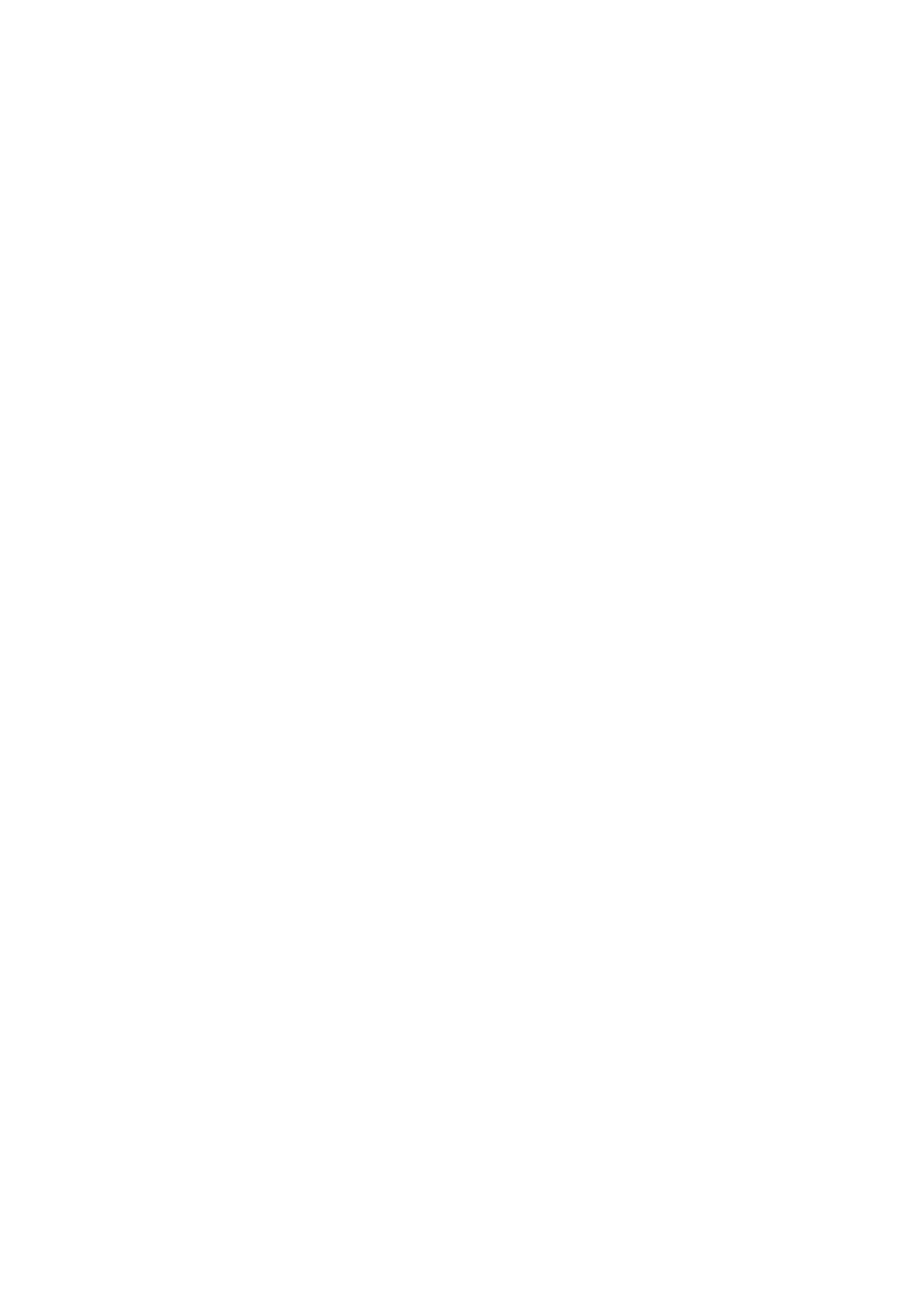# **Contents:**

|   | Endogeneity in Estimating the Child Labor Model with<br><b>Censored Data: An IV-TOBIT Approach</b><br>Sahand Ebrahimpour Faez; Zahra Karimi Moughari; Teimour                                                    |
|---|------------------------------------------------------------------------------------------------------------------------------------------------------------------------------------------------------------------|
|   | The Role of Indirect Environmental Taxation in Endogenous<br><b>Growth Model on Environmental Quality in Iran</b>                                                                                                |
|   | The Effect of Political Institutions on Iranian Export to Major<br><b>Trading Partners in Different Commodities Groups</b>                                                                                       |
| п | The Economic Factors Affecting Internet Diffusion in Iran<br><b>Using the Fuzzy Regression</b><br>Behzad Salmani; Hamid Zolghadr; Mostafa Shokri4                                                                |
|   | Evaluating the Effects of Real Interest Rate and Reserve<br><b>Requirements on the Selected Macro Variables of the Iranian</b><br><b>Economy</b><br>Shahnaz Haji Ghasemi; Mehdi Nejati; Nuraallah Salehi Asfeji5 |
|   | Modeling Factors Influencing Inflation Rate in Iran's<br><b>Economy Using Firefly and Cuckoo Algorithm</b><br>Hossein Akbari Fard; Amin Ghasemi Nejad; Maryam Rezaee                                             |
|   | The Asymmetric Effect of Inflation on the Budget Deficit in<br><b>Iran: Quantile Regression Approach</b><br>Zeinab Baradaran Khanian; Hossein Asgharpur; Hossein Panahi;<br>Alireza                              |
|   | <b>Effect of Exchange Rate and Exchange Rate Uncertainty on</b><br><b>Domestic Consumption in Iran</b><br>Seyed Jamaledin Mohseni Zonouzi; Soleiman Feizi; Akram                                                 |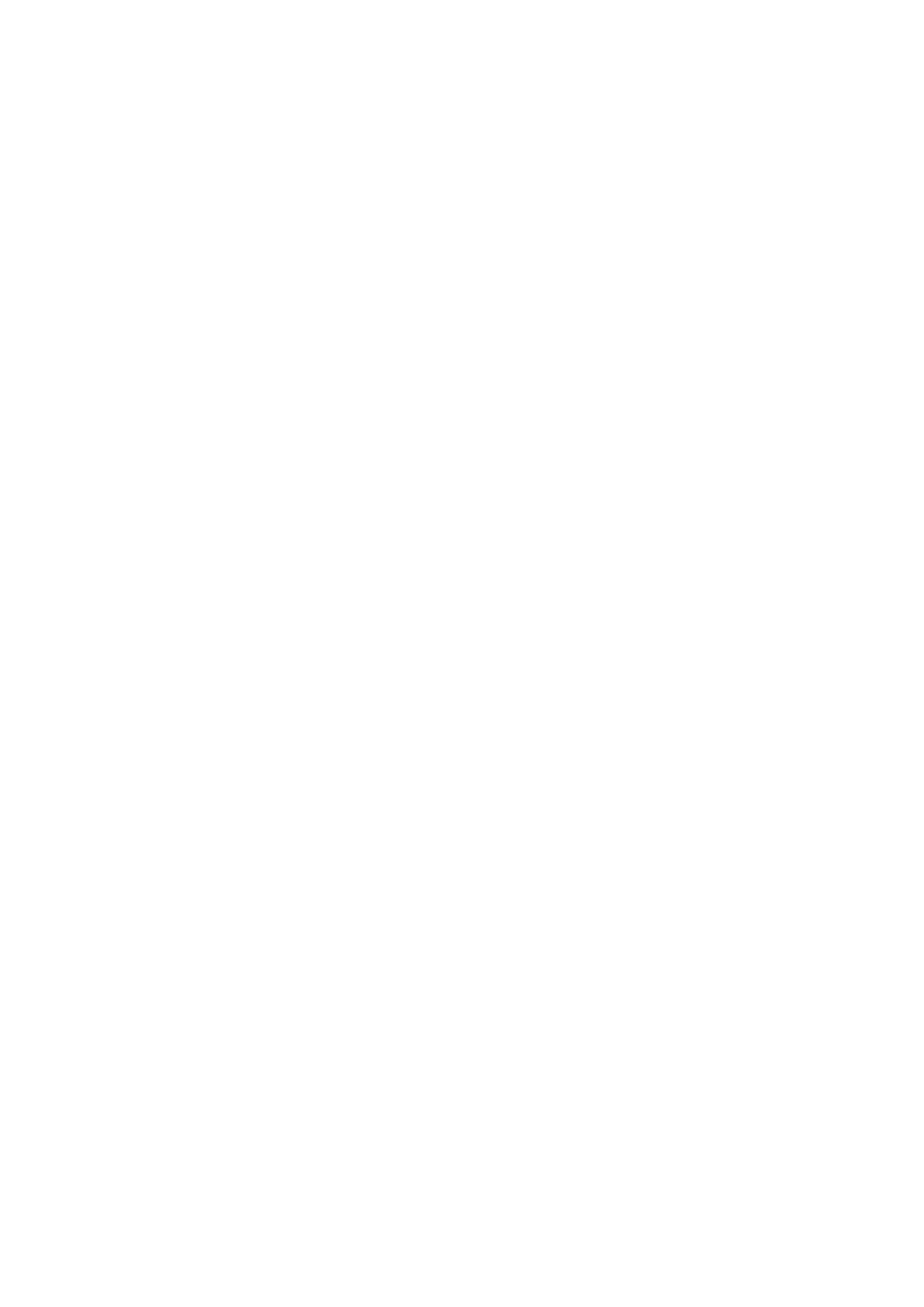## **Endogeneity in Estimating the Child Labor Model with Censored Data: An IV-TOBIT Approach**

Sahand Ebrahimpour Faez $<sup>1</sup>$ </sup> Zahra Karimi Moughari (Ph.D)<sup>2</sup> Teimour Mohamadi  $(Ph.D)<sup>3</sup>$ 

Received: 2017/05/15 Accepted: 2017/07/08

#### **Abstract**

In the decent work literature abolishing child labor is one of the main elements of rights at work. According to the convention 138 of the International Labor Organization any form of work that harms physical mental or moral wellbeing of the child or threatens the child's morality is considered child labor and must not be done by any children less than 18 years of age. However in many developing countries due to extreme poverty and unfavorable labor market conditions a considerable number of households are obligated to be content with their children's participation in the labor market. In this paper the effects of the household's characteristics on the probability and the amount of child labor is studied. In order to do so the characteristics of the child mother head of the household and the household are considered as the explaining variables. The model applied in this study is an IV-TOBIT regression model. The child's participation in income yielding activities for the household results in an endogeneity bias in the TOBIT model. Therefore the head of the household's net income is used as an Instrumental Variable. The data in this study are extracted from the Households' Income–Expenditure Survey of the year 2013. The group under study are the children between 6 and 18 years of age. Near 25 thousand children were studied. According to the results being male has a significant positive effect on the increase in the hours of work done by a child and its probability. Furthermore the head's activity status and employment status and higher education levels of the mother decrease child labor.

*Keywords: Child labor, Censored data, Instrumental variables, Tobit regressions.*

1

**JEL Classification:** C34, I31, J83.

<sup>&</sup>lt;sup>1</sup> PhD Candidate in Econometrics, University of Mazandaran, s.ebrahimi@stu.umz.ac.ir

<sup>&</sup>lt;sup>2</sup> Associate Professor of Economics, University of Mazandaran, zakrami@umz.ac.ir

<sup>3</sup> Associate Professor of Economics, Alameh Tabatabaie University, atmahmadi@gmail.com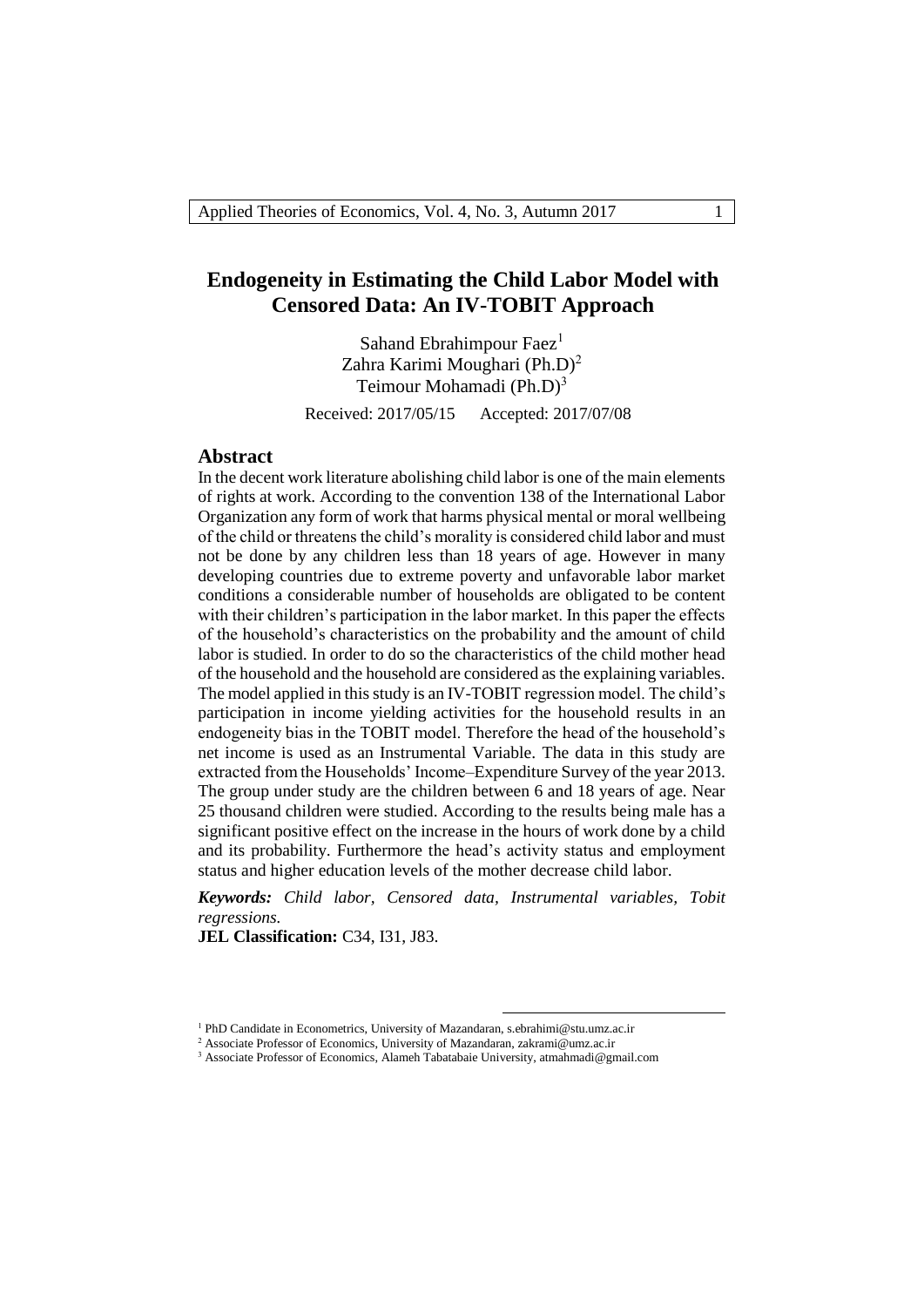# **The Role of Indirect Environmental Taxation in Endogenous Growth Model on Environmental Quality in Iran**

Parviz Rostamzadeh (Ph.D.)<sup>1</sup> Shohreh Nasirabadi<sup>2</sup>

Accepted: 2017/06/21 Received: 2016/10/08

#### **Abstract**

The aim of this paper is study the role of indirect environmental taxation in endogenous growth model on environmental quality in Iran. For doing so, has used simulation of three section economic model and definition environmental quality function and the optimal level of variable in general equilibrium model determined and used a calibration method to studding the role of taxation on capital gains. The result showed that capital gain tax reduces consumption and capital. Increase capital gain tax rate increases government tax revenue and provide compensation of pollution, thus increasing the quality of environment. It should be note that the flow of capital is effective on change the quality of the environment. The results suggest that increase in capital in order to increase the environmental technologies is because it coincides with increase in the quality of the environment, decrease the capital. Therefore, the positive and negative effects of taxes should be considered with a comprehensive view in order not to reduce the quality of the environment and not create disorder in the economic system.

*Keywords: Capital gain tax, Environmental quality, General equilibrium model, Growth model.*

1

*JEL Classification: D50, H21, Q50.*

<sup>2</sup> M.A. in Economics, Shiraz University, sh.nassirabadi@gmail.com

<sup>&</sup>lt;sup>1</sup> Assistant Professor of Economics, Shiraz University, parvizrostamzadeh@shirazu.ac.ir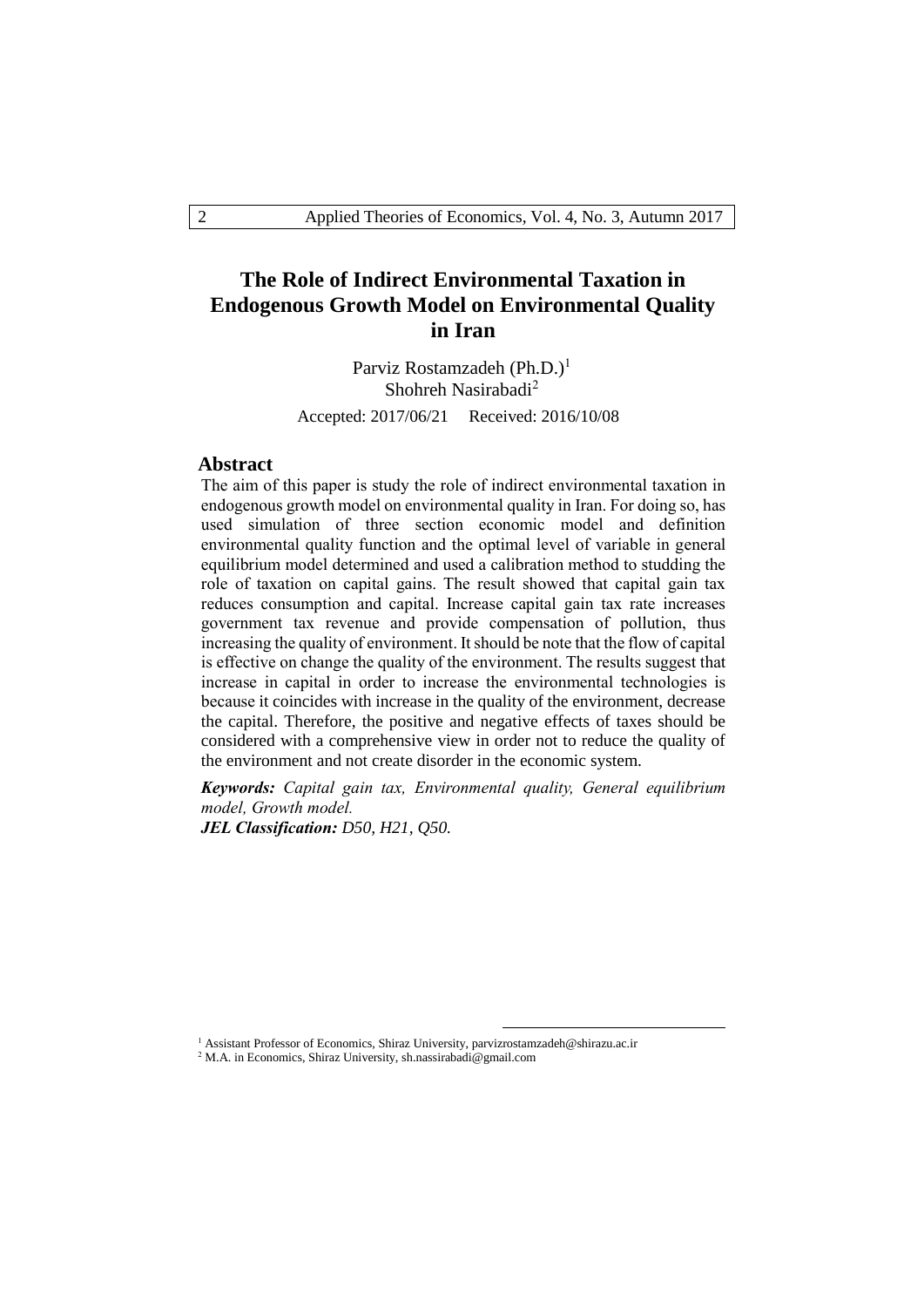# **The Effect of Political Institutions on Iranian Export to Major Trading Partners in Different Commodities Groups**

Shekoofe Nagheli $<sup>1</sup>$ </sup> Majid Maddah (Ph.D.) $^2$ Received: 2017/03/05 Accepted: 2017/10/28

#### **Abstract**

Trade and export development policies have great importance in countries' economic development and financing. According to new international trade theories, export is a function of price and non-price variables. Among the nonprice variables that have recently attracted the attention of institutionalized economists, the variables of political institutions by reducing transaction costs in trade, provides an appropriate field for further export development. The purpose of this paper is to investigate the empirical analysis of the effect of political institutions on Iranian export to major West Asian trading partners in the framework of the gravity model using the panel data method which sixdigit data based on the harmonized system classification (HS) is used during 2009 to 2014. The results of estimated models show that institutional variables (political) along with indicators of economic freedom and financial freedom have a positive effect on Iranian export to West Asian trading partners in eight commodities different groups that is confirmed in high level of significance. Improvement of institutional variables by reducing business risk, motivating economic activists provides entry to world markets and is considered as an important step forward in export development.

*Keywords: Political institutions, Export, Gravity model, Panel data. JEL Classification: C23, C29, F10, O43.*

1

<sup>&</sup>lt;sup>1</sup> Ph.D. Candidate in Economics, Semnan University, sh.nagheli@semnan.ac.ir

<sup>&</sup>lt;sup>2</sup> Associate Professor of Economics, Semnan University, majid.maddah@semnan.ac.ir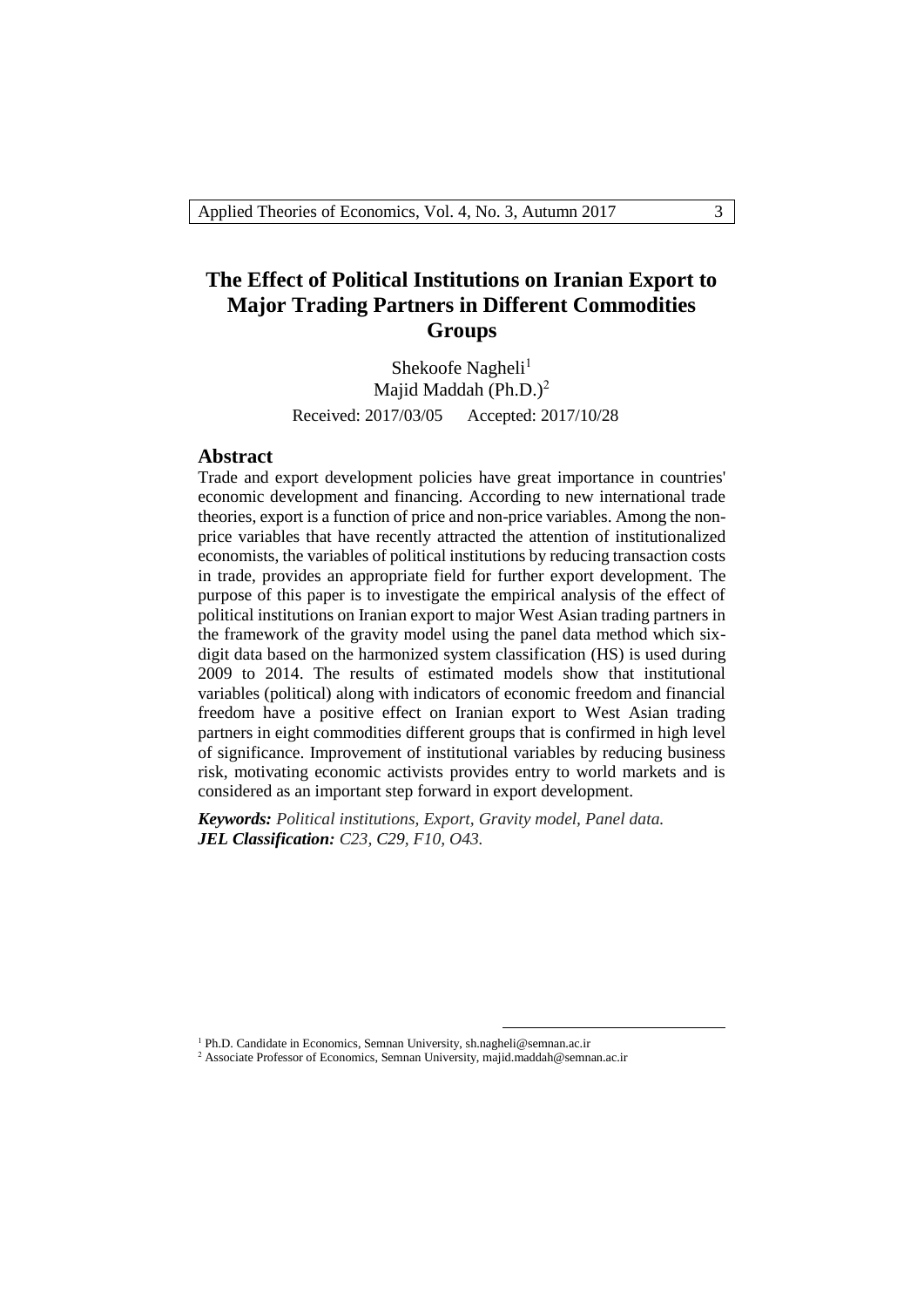### **The Economic Factors Affecting Internet Diffusion in Iran Using the Fuzzy Regression**

Behzad Salmani (Ph.D.)**<sup>1</sup>** Hamid Zolghadr**<sup>2</sup>** Mostafa Shokri**<sup>3</sup>**

Accepted: 2016/12/19 Received: 2016/06/20

#### **Abstract**

Internet by creating new conditions and opportunities for economic growth, allows the less developed countries to reduce their deep economic gap with developed countries. The purpose of this study is to investigate the effects of economic factors on the internet diffusion in Iran over the period of 1994- 2015. Using a fuzzy regression, this study is going to estimate the type of relationship between variables which estimates a range of possible values of parameters. Results of the model show that, per capita income, urbanization rate, openness, human capital, and share of the service sector in GDP have a positive effect on the internet diffusion. But the impact of agriculture sector's share in GDP is negative on the internet diffusion.

*Keyword: Economic factors, Fuzzy regression, Internet diffusion, Per capita income.*

1

*JEL: E23, C20, O10, O3*.

<sup>&</sup>lt;sup>1</sup> Professor of Economics, University of Tabriz, behsalmani@gmail.com

<sup>2</sup> Ph.D. Student in Economics, University of Tabriz, Hamidzolghadr10@gmail.com

<sup>&</sup>lt;sup>3</sup> Ph.D. Student in Economics, University of Tabriz, mostafashokri98@gmail.com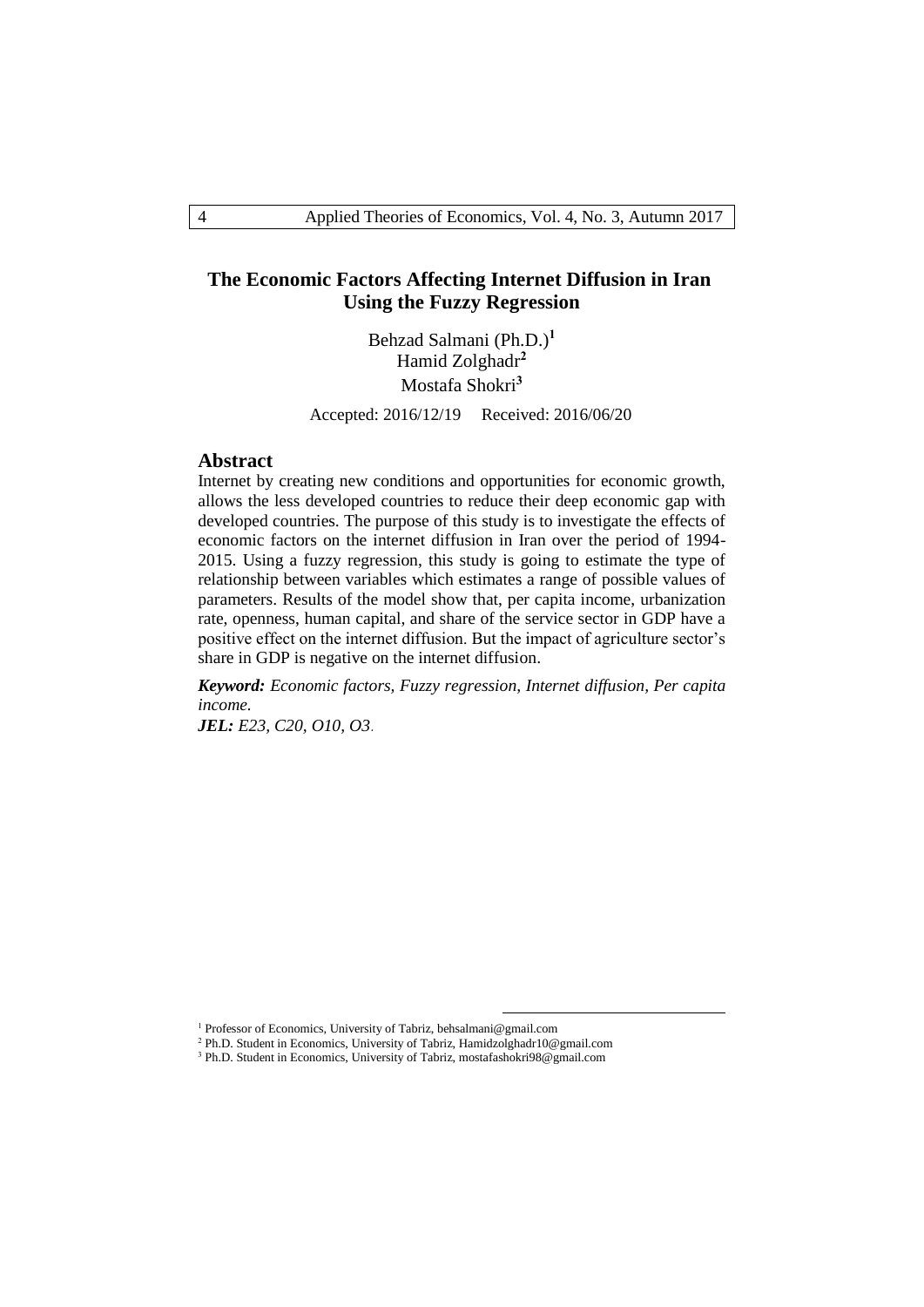# **Evaluating the Effects of Real Interest Rate and Reserve Requirements on the Selected Macro Variables of the Iranian Economy**

Shahnaz Haji Ghasemi $<sup>1</sup>$ </sup> Mehdi Nejati (Ph.D.)<sup>2</sup> Nuraallah Salehi Asfeji (Ph.D.) 3 Accepted: 2017/09/02 Received: 2017/05/15

#### **Abstract**

The association between monetary policy and real economic variables has always been among the economist's major topics of discussion. Depending on the economic situation of Iran, Monetary authorities draw on monetary policy so that they are affected by real economic variables. As a means of monetary policy, interest rate and reserve requirements affect macroeconomic variables significantly. Considering the fact that unemployment, inflation and the lack of sustainable and desirable economic growth have been among the major economic problems of Iran over the past few years, this study uses the simultaneous equation system and adopts generalized method of moments (GMM), in order to analyze the effects of the selected macroeconomic variables of Iran (e.g. inflation, unemployment and economic growth) during the period 1983-2015. The results suggested that the increase in real interest rate is followed by lower GDP, inflation and unemployment, while the increase in reserve requirements results in lower inflation, but higher GDP.

*Keywords:* Real interest rate, Reserve requirement rate, Macroeconomic variables.

JEL Classification: E43, E58, E51.

1

<sup>&</sup>lt;sup>1</sup> M.A. Student in Economics, Shahid Bahonar University, shahnaz.hajighasemi@yahoo.com

<sup>2</sup> Assistant Professor of Economics, Shahid Bahonar University, mehdi.nejati@gmail.com

<sup>3</sup> Assistant Professor of Economics, Shahid Bahonar University,salehinoor@gmail.com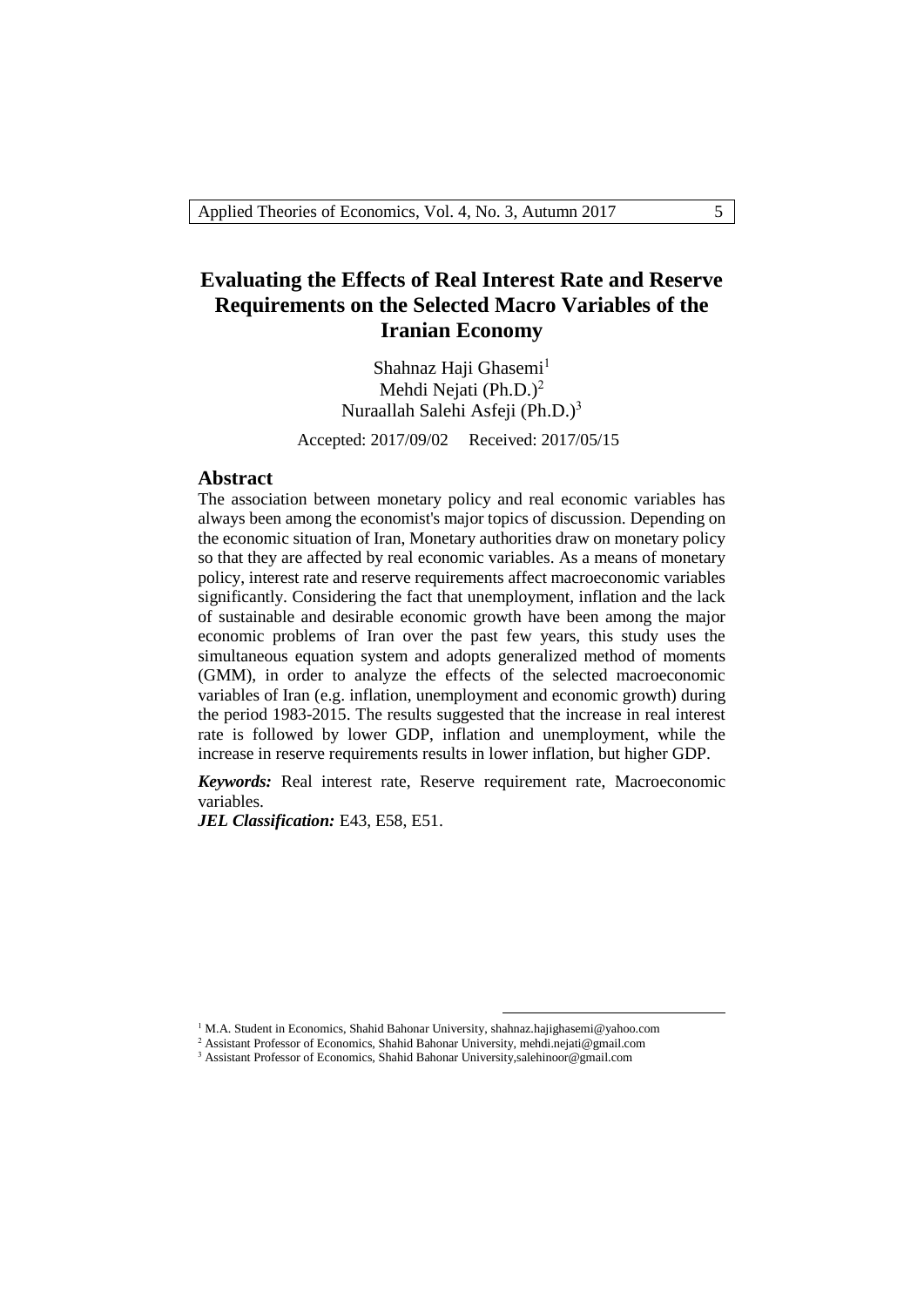# **Modeling Factors Influencing Inflation Rate in Iran's Economy Using Firefly and Cuckoo Algorithm**

Hossein Akbari Fard  $(Ph.D.)<sup>1</sup>$ Amin Ghasemi Nejad<sup>2</sup> Maryam Rezaee Jafari<sup>3</sup>

Received: 2017/03/05 Accepted: 2017/08/03

#### **Abstract**

Inflation, as one of the economic phenomena, causes many negative social and cultural consequences such as poverty, disproportionate distribution of income and the spread of financial distress, which in turn imposes significant costs on the economy. For this reason, price stability is considered as the main goal of economic planning and policy in all countries. Therefore, it is important to study and predict this macroeconomic variable. In this regard, various predictive models have been developed in competition with each other. One of these methods is evolutionary algorithms, which is a new method for modeling and predicting various phenomena. In the present study, using the Firefly and Cuckoo algorithm, and employing variables that affect inflation, including liquidity, exchange rate, real interest rate, expected inflation and industrial output during the period of 1975-2015, we attempt to model inflation linearly and non-linearly. The results show that the nonlinear model is more suitable for inflation modeling, and the Firefly algorithm is better than Cuckoo algorithm. According to the precision of the non-linear model developed by Firefly algorithm, it can be used to forecast inflation in the future.

*Keywords: Modeling, Inflation rate, Firefly algorithm, Cuckoo algorithm. JEL Classification: C54, E31, E37.*

1

<sup>&</sup>lt;sup>1</sup> Assistant Professor of Economics, Shahid Bahonar University, akbari45@gmail.com

<sup>2</sup> M.A. in Economics, Shahid Bahonar University, Amin.ghasemieco@gmail.com

<sup>3</sup> M.A. in Economics, Shahid Bahonar University, m.rezaeejafari@gmail.com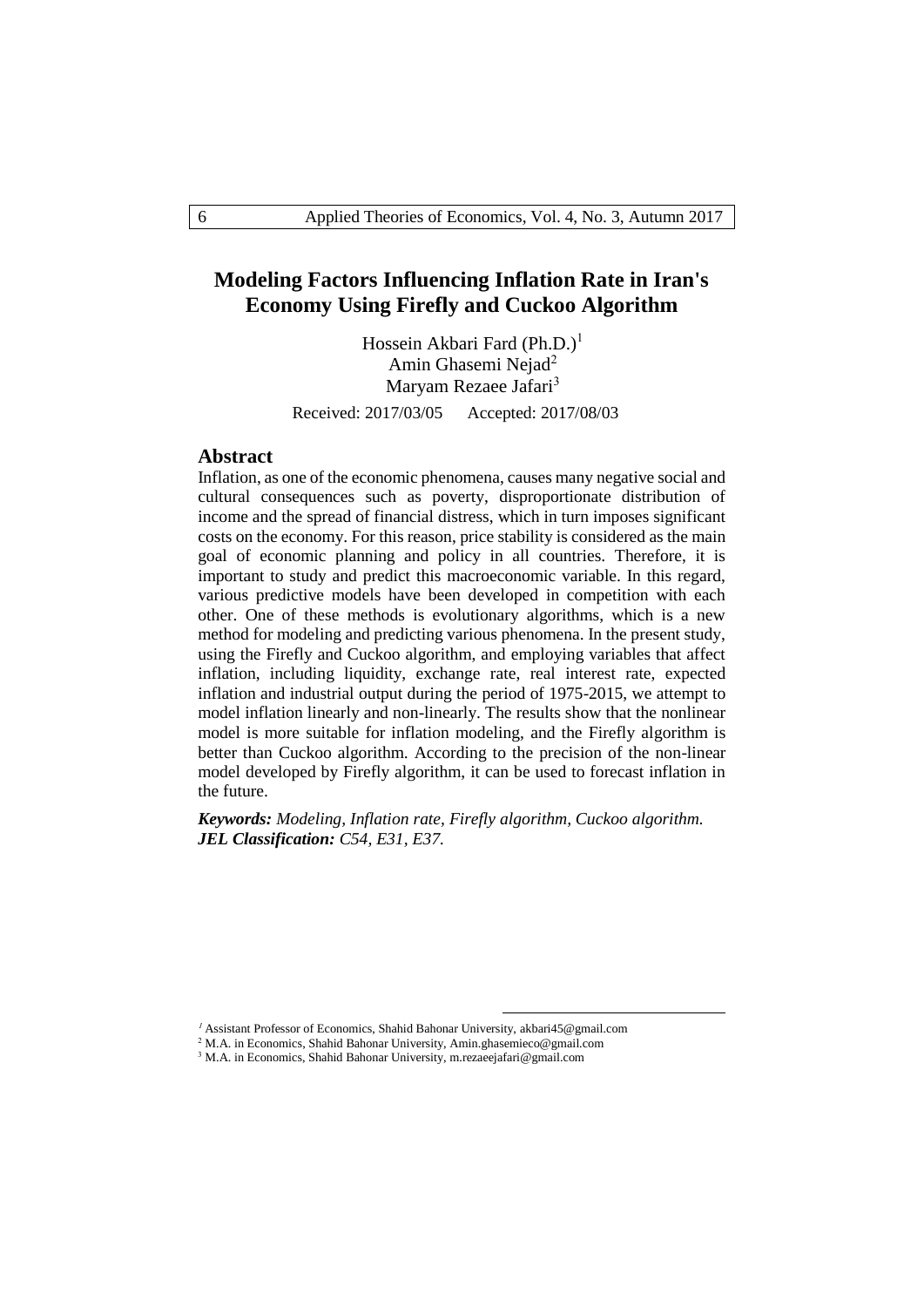# **The Asymmetric Effect of Inflation on the Budget Deficit in Iran: Quantile Regression Approach**

Zeinab Baradaran Khanian<sup>1</sup> Hossein Asgharpur (Ph.D.)<sup>2</sup> Hossein Panahi (Ph.D.) $3$ Alireza Kazerooni (Ph.D.)<sup>4</sup>

Received: 2016/07/17 Accepted: 2016/10/24

#### **Abstract**

Inflation affects budget deficit on both revenue and expenditure sides. Understanding the effect of inflation on the government's budget deficit can provide conditions for controlling inflation and reducing the budget deficit. Using of seasonal data over the period of 1991:2-2015:1, this study investigates the effect of inflation on budget deficit in Iran. For this purpose, the research model has been estimated in different percentiles using a quantile regression. The results indicate that, as inflation rises, the budget deficits decreased. In the other words Patinkins effect dominants of Tanzis effect. In fact, the result shows that although inflation reduces the real expense and revenues of government, but it is reducing government expense more than government revenues and as a result increasing inflation caused to reducing of the budget deficit. The results of the research show, in primary percentiles, the effect of inflation on the deficit is more than on intermediate percentiles. This means that there is a non-linear relationship between inflation and budget deficits. With the implementation of resampling (bootstrap), the results of quantile regression are confirmed.

*Keywords: Budget deficit, Inflation, Non-linear relationship, Quantile regression, Bootstrap.*

1

*JEL Classification: C22, E31, E62.*

<sup>1</sup> M.A. in Economics, University of Tabriz, *zeinab.baradaran@yahoo.com*

<sup>2</sup> Associate Professor of Economics, University of Tabriz, *asgharpurh@gmail.com*

<sup>&</sup>lt;sup>3</sup> Associate Professor of Economics, University of Tabriz, *[panahi@tabrizu.ac.ir](mailto:panahi@tabrizu.ac.ir)* 

<sup>4</sup> Professor of Economics, University of Tabriz, *ar.kazerooni@yahoo.com*